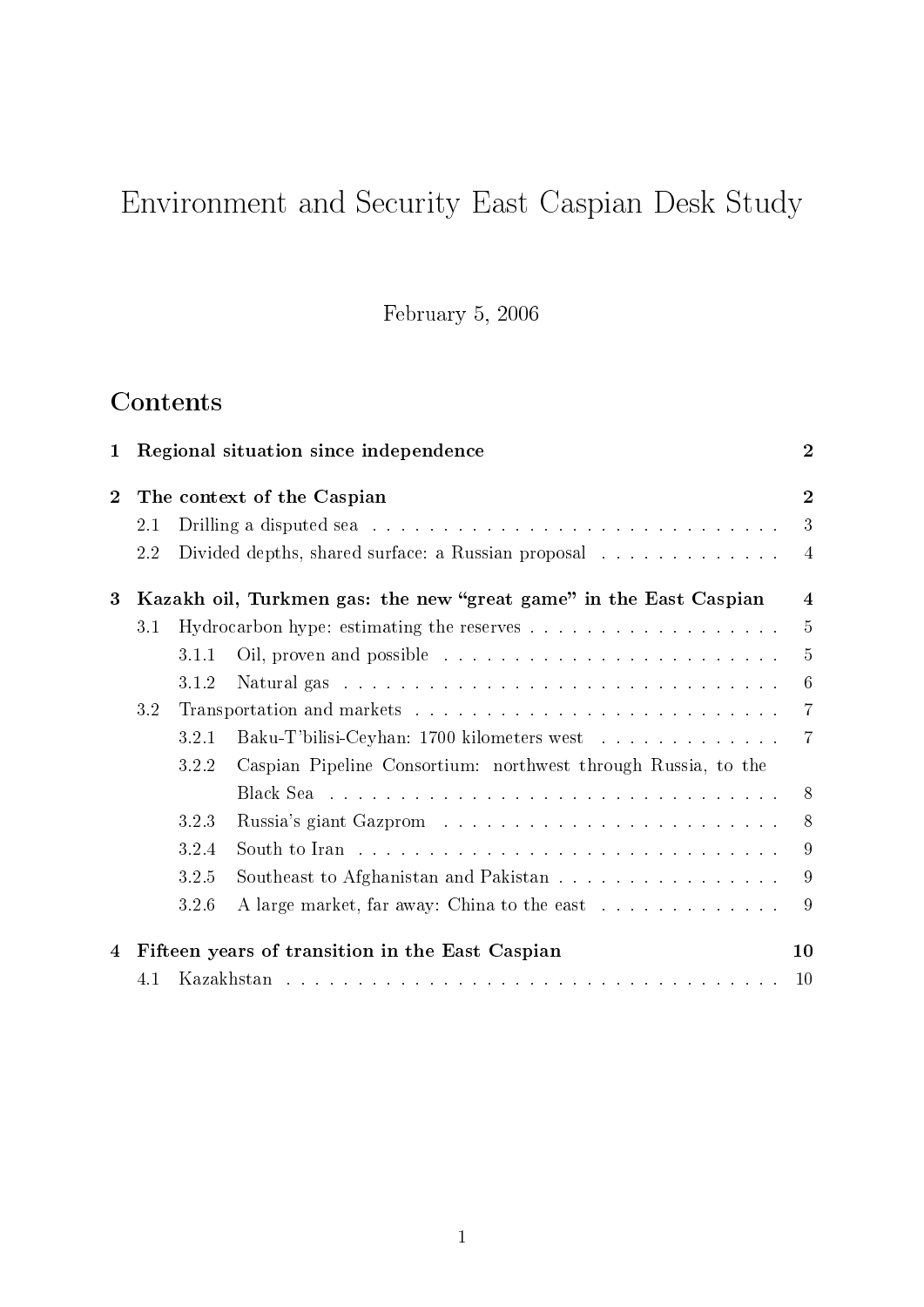# 1 Regional situation since independence

In 1991, the newly formed east Caspian states of Kazakhstan and Turkmenistan found themselves, along with the Central Asian and Caucasus republics, and much against their will, broken off from the USSR. They faced multiple initial challenges: integrating the international community as sovereign nations, securing their borders, establishing political and economic systems - under the interested scrutiny of such formidable regional powers as Russia, Turkey, Iran, China and Pakistan, as well as the world's remaining superpower, the United States. These were poised to prospect and export the Caspian basin hydrocarbon riches. The lack of thorough prospection pre-1991 fuelled hopes of unproven reserves capable of rivalling the Persian Gulf, according to the most optimistic [26, 29, 25]. Before the quantity of proven reserves could justify the tremendous expense, and before the legal status of the Caspian sea had been agreed upon, each regional and world power had made plans for new pipeline infrastructures serving their geopolitical preferences.

Since 1991, the East Caspian has been the centre of a whirlwind of international interest, a mixture of courtship and coercion. Lost in the hydrocarbon frenzy and the fascination with the "pipeline war" are the impacts on the local long term regional political and economic security or on the Caspian Sea environment, home to the disappearing caviar-producing sturgeon.

# 2 The context of the Caspian

The Caspian sea is the world's largest inland body of water [19] at 371,000 km<sup>2</sup>, a bit larger than Germany. It is both landlocked (no connection to the ocean) and endhoreic (no water outlet). The level of the Caspian is determined by the inflow of the flow of the Volga, a river with a large catchment basin. Precipitations in this area are linked to climate factors reaching to the North Atlantic. As a result, the sea level can change rapidly: falling 3 meters from 1929 to 1977, rising 3 meters from 1975 to 1995, with smaller oscillations since then [27]. The salinity of the Caspian is 1.2 %, roughly a third that of open sea water. The Caspian shares some characteristics of lakes and some of seas, and could be claimed to be either. The lake-sea categorisation is not merely an academic nicety: the boundary and exploitation modalities may depend on this definition.

The Caspian is also a natural frontier region: connecting Europe and Asia, Russia and the Gulf states, especially Iran. The Caspian basin includes major river deltas as well as wetlands, which serve as habitats for biological diversity, including reproduction of fish. The main rivers are the Volga (Russia), Kura (Azerbaijan/Georgia), Ural (Kazakhstan/Russia), Emba (Kazakhstan), Kuma (Astrakhan/Kalmik, Russia), Terek (Dagestan, Russia), Sumgayit (Azerbaijan), Atrek (Iran/Turkmenistan), Sulak (Dagestan, Rus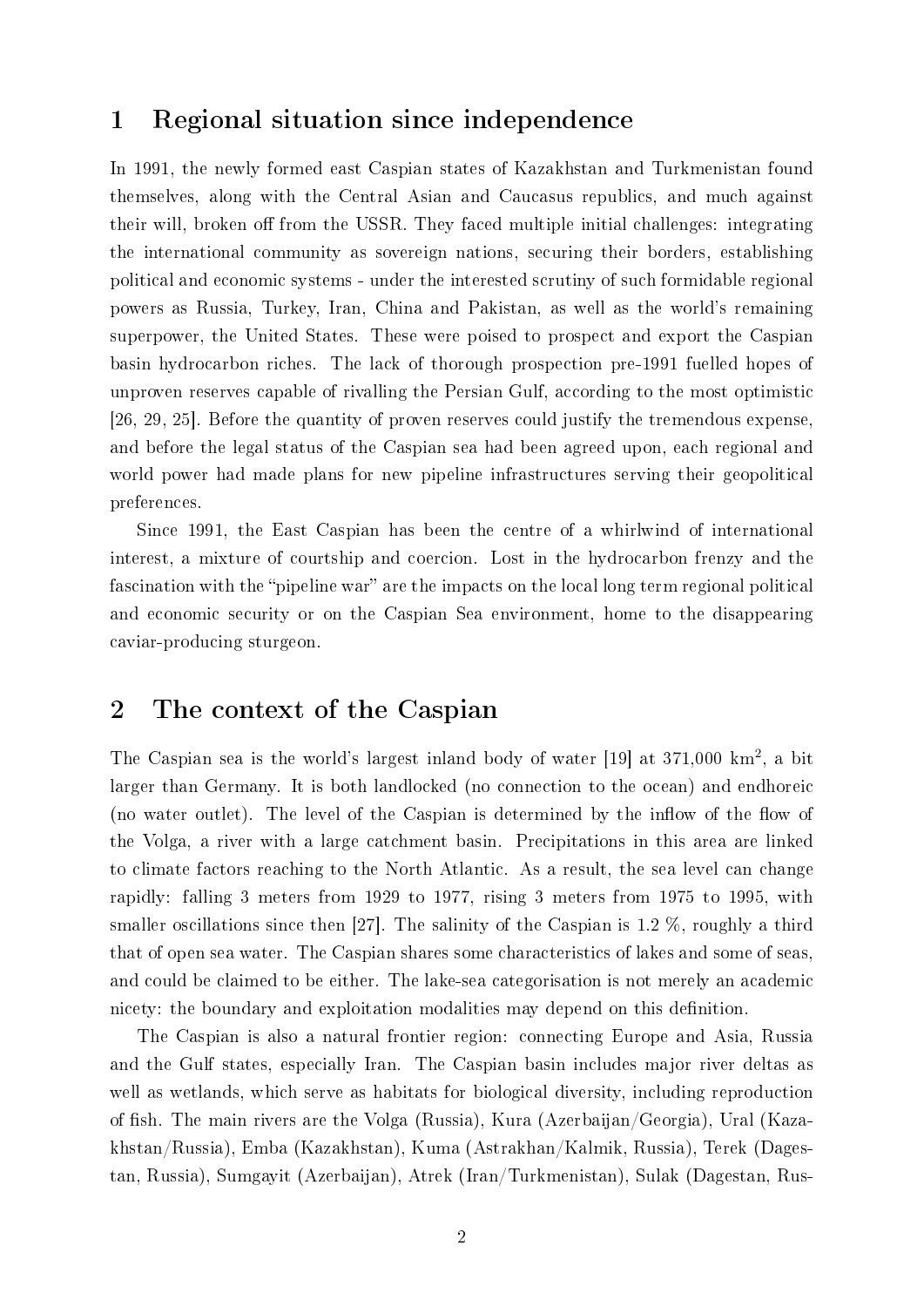sia), Samur (Azerbaijan/Russia), Shafa-Rud (Iran) and Safid (Iran). The Caspian Sea is the ending of the Volga River, the longest (3531 km) river in Europe, and largest in watershed basin (1360,000 km2) and annual discharge. The Volga is a vehicle for industrial, agricultural and human settlement waste - and the Caspian is the repository of the Volga pollution, with no outlet [31]. The Caspian Sea basin is a unique ecological system with about 400 species endemic to the Caspian waters. Some of the species present economic and commercial significance to the littoral states. The Caspian climate, especially in the north-east sector, swings through extremes of hot and cold. Human and animal life in these rugged conditions depend on the basic ecosystem's resilience. Water pollution is a grave risk to the Caspian area.

There are three outstanding major issues in regulating the Caspian Sea: the prospection and exploitation of underwater hydrocarbon reserves, the transportation of merchandise (by ship or underwater transboundary pipeline) and fishing access.

If the Caspian sea is considered as lake, the body of water is divided by extensions of the land borderlines by consensus of the bordering states. This was in effect the status of the Caspian from 1921 to 1991, divided among the two bordering states of Iran and the USSR and regimented by a succession of bilateral treaties. The legal status of a sea is markedly different, laid out by the United Nations Law of the Sea, the Montego Bay convention of 1982 [1]. If the Caspian Sea is considered a sea, each country is allotted a strip of coastal waters of a few tens of kilometres. The inner bulk of the sea would be common international waters, regulated by an international body constituted of the neighbouring states, whose decisions should be unanimous. Moreover there would be international precedent for granting the access to international waters through the Russian Volga and its canals to the Black sea to foreign vessels.

### 2.1 Drilling a disputed sea

Since 1991, the Caspian Sea is bordered by (clockwise) Kazakhstan on the north and east, Turkmenistan on the east, Iran on the south and Azerbaijan and Russia on the west. The breakup of the Soviet Union created 4 new states, each with a claim to some of the Caspian fields. The question became how to regulate the status of the Caspian sea: both the surface waters, for fishing, and the seabed, for drilling [15, 13]. Initially Russia and Iran demanded adherence to the old treaty and common management of the Caspian resources, but the three newly-formed states refused to consider themselves bound by the treaty. The positions staked out reflected the interests of the states: Azerbaijan, with many offshore oil rigs, favoured the territorial division model based on a roughly north-south median line, along with Kazakhstan and Turkmenistan. Significantly, Russia changed its position to favour territorial division in 2000, after it appeared that the promising North Kashagan oil field would be in its sector. As territorial division seemed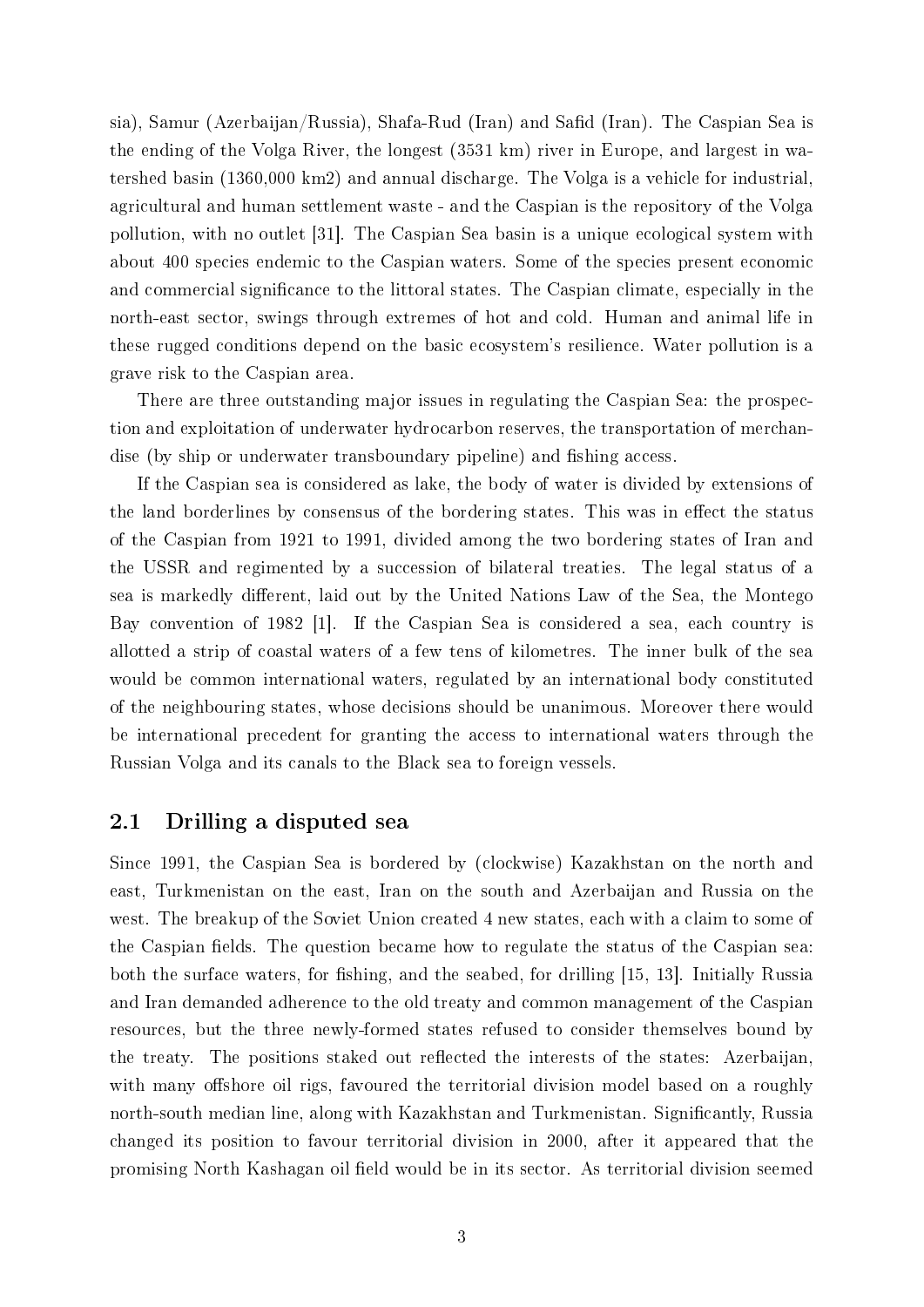all but inevitable, Iran requested that the sea be divided into 5 equal shares, a claim disproportionate to its 15  $\%$  length of coastline, and aimed at hydrocarbon fields in the sectors claimed by Azerbaijan and Turkmenistan. The area disputed between Iran and Azerbaijan has led to armed confrontations in the Caspian, with Iranian gunships firing at Azeri prospection ships in 2001 [34].

Bilateral and multilateral agreement on dividing lines have not always been successful or final (for instance the bilateral Kazakh-Russian agreement of 1998 was put into doubt by the Russian parliament in 1999). A trilateral agreement was reached in May 2003 by Russia, Kazakhstan and Azerbaijan. Iran has made it known, however, that it does not consider these agreements legitimate or binding, since they did not find favour with all five parties. The most recent attempt at a comprehensive Caspian solution failed in early 2005, leaving the planned exploitation of some oil fields in regulatory limbo  $[20]$ . The most significant of these may be the Kyapa or Serdar oil field, as it is known in Turkmen and Azeri respectively, thought to hold between 150 and 200 million tons of oil. Turkmenistan has expressed its dissatisfaction with the median line proposed by Azerbaijan that would give Kyapa/Serdar to Baku [20].

It is worth pointing out that the disputed underwater areas concerning the East Caspian states are not between Kazakhstan and Turkmenistan, where the border provides a demarcation line both seem to agree on, but with the other neighbouring states. For the present, Kazakhstan seems to have settled its undersea claim (the trilateral agreement of May 2003) with Russia and Azerbaijan, but Turkmenistan is disputing signicant underwater oil and gas fields with Azerbaijan and Iran respectively.

## 2.2 Divided depths, shared surface: a Russian proposal

The issue of underwater hydrocarbon exploitation in the Caspian has been kept separate from the issue of fishing access. Russia has proposed that, whereas the seabed should be divided into national sectors, the surface waters outside narrow coastal zones be considered common fishing areas. The joint regulation of the fishing industry that this proposal requires may not be a simple matter. Moreover the issue of the access of foreign vessels to the Volga and on to the Black Sea through Russia remains unclear.

STURGEON SECTION HERE Framework Convention for the Protection of the Marine Environment of the Caspian Sea Caspian Environmental Programme

# 3 Kazakh oil, Turkmen gas: the new "great game" in the East Caspian

The east Caspian hydrocarbon deposits come with many questions. What are the reserves, proven and plausible? How much will it cost to extract them? Where can they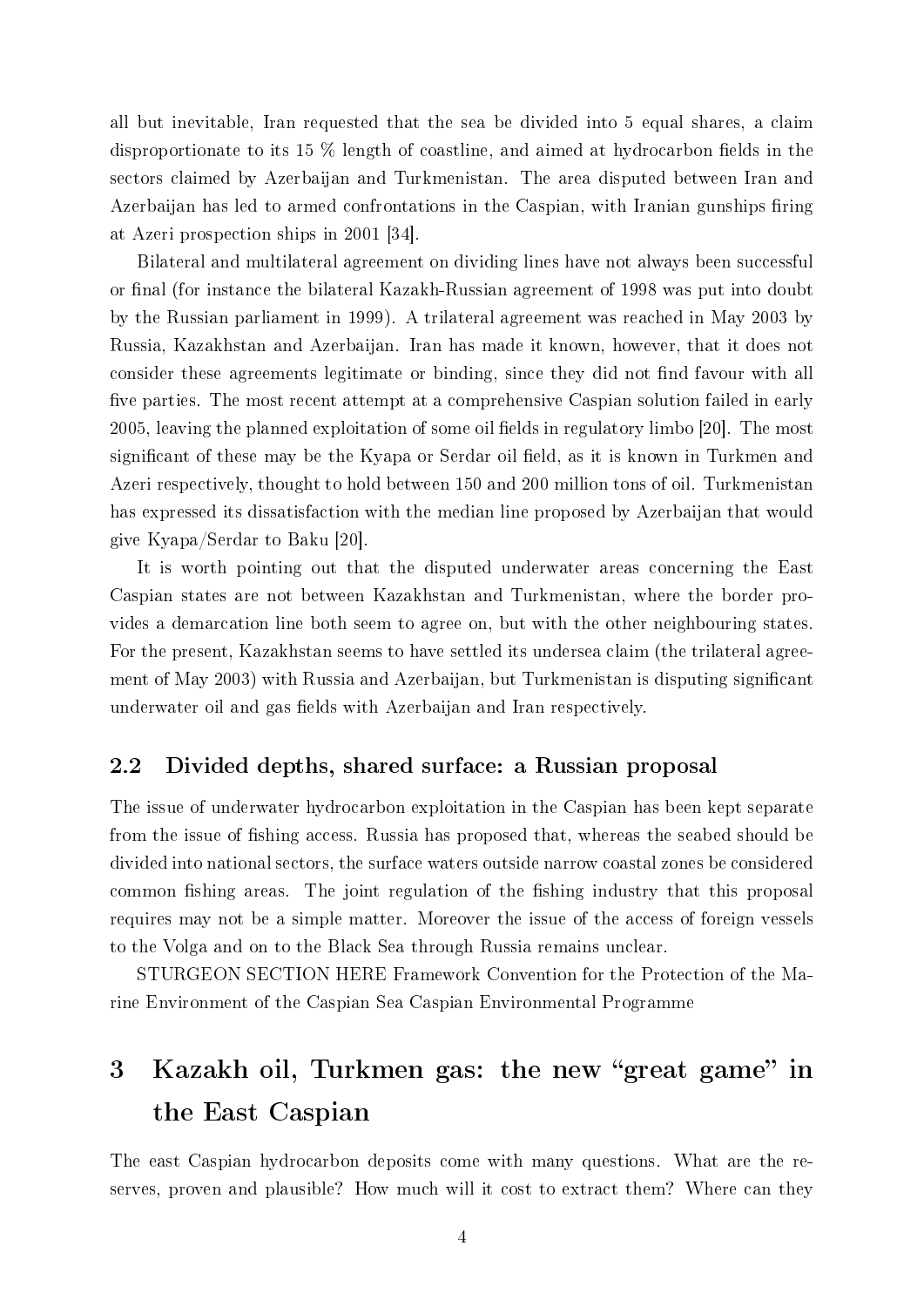then be sold, how will they be transported? What are the environmental and human impacts of extraction and transport? Whom will the wealth benefit? How does the hydrocarbon market shift the political situation in Kazakhstan and Turkmenistan? What is the potential for conflict around hydrocarbon control?

Not surprisingly, the answers to these questions often depend on the geopolitical eye of the beholder.

## 3.1 Hydrocarbon hype: estimating the reserves

#### 3.1.1 Oil, proven and possible

Oil in the Caspian region is divided mainly between the Azerbaijani, Russian and Kazakh sectors. Russia and Kazakhstan have other large oil producing regions. However the Caspian sector had not seen much prospection. In the discussion that follows, it is important to distinguish "proven" reserves (estimated by geological and engineering prospection in known reservoirs) and "potential" or "possible" reserves (everything else, including yet undiscovered reservoirs). A further caveat: none of the reported reserve quantities, proven or possible worldwide, are immune from manipulation for political or economic purposes. No independent verification is done and the reported reserves are endemically inflated to encourage confidence, investment, and further prospection. The uncertainty in the reserves of hydrocarbons carries great risks, both of economic precarity and security instability, in a global economic system dependent on fossil fuels.

Much of the excitement around the Caspian region potential oil reserves was based on United States Department of Energy estimates which were publicized by the State Department. The 1997 report [30] put the "possible" reserves of recoverable oil at 163 billions of barrels (compared to only a tenth of that as "proven" oil reserves, according to the same report). Such bounty would have put the Caspian region in the same league as the Persian Gulf countries (Saudi Arabia, for instance, boasts reserves around 260 billions of barrels). Indeed, the US State Department 1997 "Caspian Region Energy Development" report [30] states

With potential reserves of as much as 200 billion barrels of oil, the Caspian region could become the most important new player in world oil markets over the next decade. The United States supports the development of secure, prosperous, and independent energy-exporting states at peace with each other and their neighbors in the region. [...]

As a consumer nation, the United States is interested in enhancing and diversifying global energy supplies. It is the Clinton Administration's policy to promote rapid development of Caspian energy resources through multiple pipelines and diversified infrastructure networks to reinforce Western energy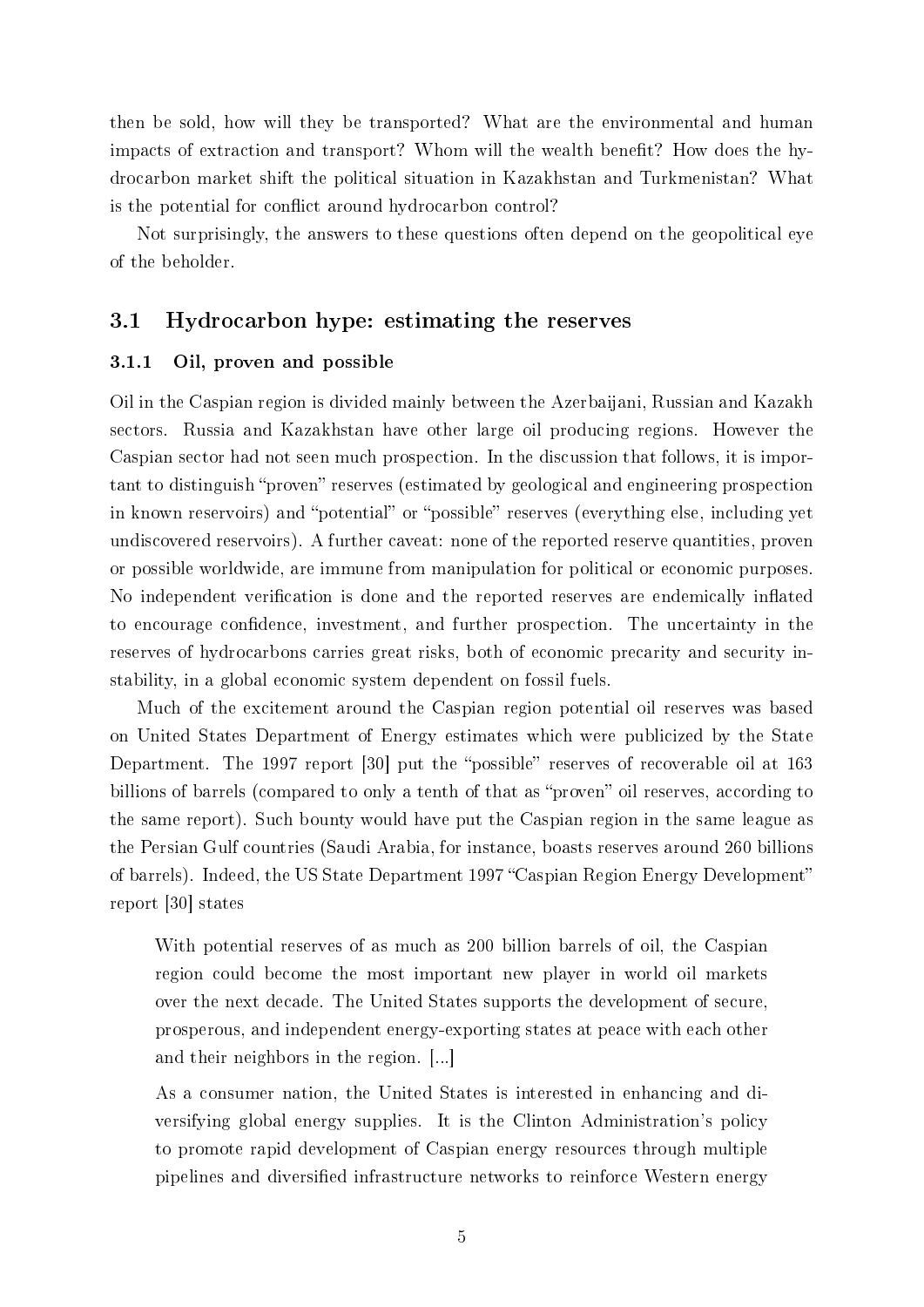security, and provide regional consumers alternatives to Iranian energy. It is our judgment that the scale of Caspian basin energy resources not only justi fies - but will demand - multiple transportation options for moving production out into world markets.

The petroleum industry's estimate of the Caspian region's reserves was not as optimistic, and considering the United States Department of State figures to be overestimates of an order of magnitude. Discrepancies between the United States government figures and the oil industry's were widely commented [18]. Since then, however, the estimates of the US government Energy Information Administration (EIA) and the petroleum industry have come closer together - on the high side. Between 2000 and 2004, the proven Kazakh oil reserves jumped a factor of five, from 8 to 40 billion barrels in the industry mainstay British Petroleum "Statistical Review of World Energy" [2, 6]. In comparison, the 2005 United States Energy Information Administration "Caspian Sea Country Analysis Brief" [10] estimates the Caspian region's proven oil reserves to be between 17 and 40 billions of barrels, with "possible" oil reserves at 186 billions of barrels. In 2002 industry website Oil and Gas International claimed that the Caspian region was already surpassing the North Sea, and could rival the Persian Gulf by 2020 [3].

If the Caspian Sea should become a rival of the Persian Gulf, the region would indeed become the new geopolitical "great game", with immense repercussions on environmental issues (regional pollution, global climate change) and security.

## 3.1.2 Natural gas

The natural gas riches of the Caspian area are divided mainly between Kazakhstan and Turkmenistan with 3 and 2.9 trillion cubic meters of proven reserves respectively in 2004, according to the British Petroleum "Statistical Review of World Energy" of 2005. Azerbaijan has a little less than half of this with 1.37 proven trillion cubic meters. However other Caspian region countries have large natural gas reserves outside the Caspian area. In particular the Russian federation, with 48 tcm has 27 % of the world's known reserves, and Iran, with 27.5 tcm has 15 %. Thus the East Caspian countries can be seen as competitors of Russia, Iran, Azerbaijan or even Uzbekistan when they attempt to export their natural gas to other countries in the area, such as Georgia, Ukraine or China. These regional considerations have implications for the layout of natural gas pipelines.

Kazakhstan was an importer of natural gas until 2004. Production has been increasing every year. Kazakh natural gas is present in "associated" oil-gas deposits. The relative advantages of oil (market price, storage, transportation) led to the practice of burning the extracted gas, or "flaring". Flaring is a wasteful and polluting practice. The Kazakh government ordered all extraction operations to avoid aring in May 2005. Some extraction operations are reinjecting the gas into the deposit field to pressurize the oil, other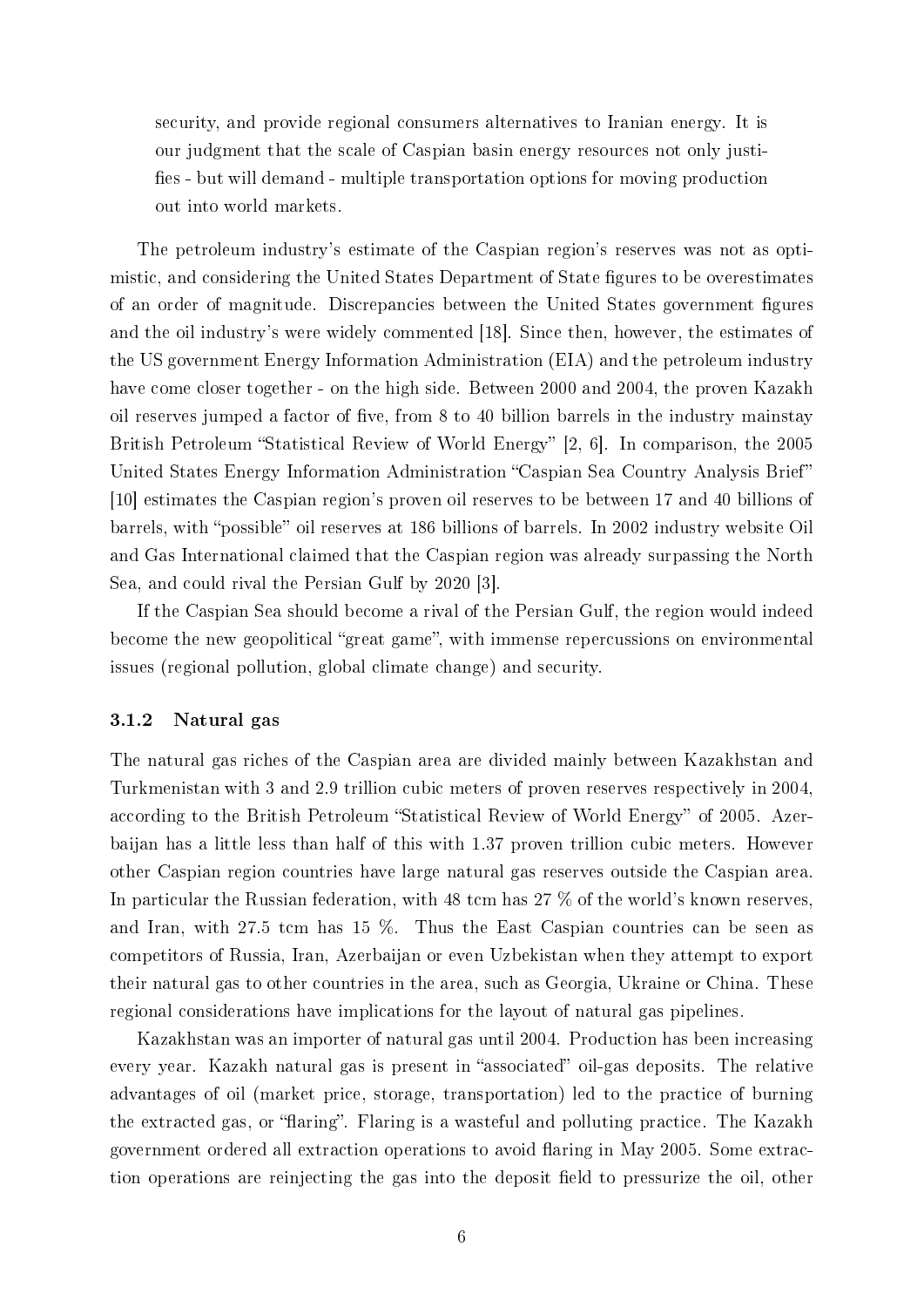are reducing their oil extraction or putting it on hold [11].

## 3.2 Transportation and markets

The East Caspian hydrocarbon production requires lengthy and expensive land transportation to reach the closest markets or open sea harbors. Many different oil and gas consortiums, along with various national governments, have proposed, planned and built pipelines, vying to transport the Caspian oil and gas to destinations of their strategic convenience. The trajectory, as well as the destination, is of crucial importance. The country of transit controls the passage of the gas or oil and levies lucrative fees on it.

The Caspian countries have a strategic advantage in a diversity of export options for their hydrocarbon industry. The pipeline transit countries have an advantage in being chosen for transportation: the pipeline is a lucrative investment and provides them with strategic leverage with their neighbors and with the consuming countries. Pipelines may be an asset in conflict prevention, since countries linked by pipelines have a strategic advantage in maintaining stability [16]. But pipelines, as well as their endpoints, ports and refineries, are also strategic targets and security risks.

Avoiding conflict in the East Caspian is probably best served by a multiplicity of actors and transportation routes whose interests balance out. This is the case, currently, with consortia of western and Russian companies working together with Caspian governments on pipeline and exploitation projects. However, the social and environmental impact of intense exploitation and the emerging web of pipelines should not be neglected. These impacts can themselves generate resentment and rebellion if they are not substantively addressed through impartial and transparent mechanisms based on human and environmental rights.

#### 3.2.1 Baku-T'bilisi-Ceyhan: 1700 kilometers west

The interests of the United States in the East Caspian are to move the oil and gas west, bypassing both Russia and Iran. This would requires a Caspian sea crossing, by ship or costly underwater pipeline. The land transport favored route is from Baku in Azerbaijan, northwest to T'bilisi in Georgia and then southwest to the port of Ceyhan in Turkey. This is the known as the BTC pipeline. It avoids Russia and the Black Sea to the north and Iran and Armenia to the south. This pipeline is a joint project between the United States, Turkey, Georgia and Azerbaijan. The pipeline will transport Azerbaijani and potentially Kazakh oil. A consortium lead by British Petroleum is in charge of pipeline construction. The construction of BTC is completed, and the pipeline was inaugurated in May 2005 [33]. The throughput is expected to reach 500,000 barrels per day (bbl/d) by the end of 2006 [10]. The throughput necessary to recover costs and economically justify the pipeline has been estimated to be the double of this rate [16]. The BTC pipeline overcame many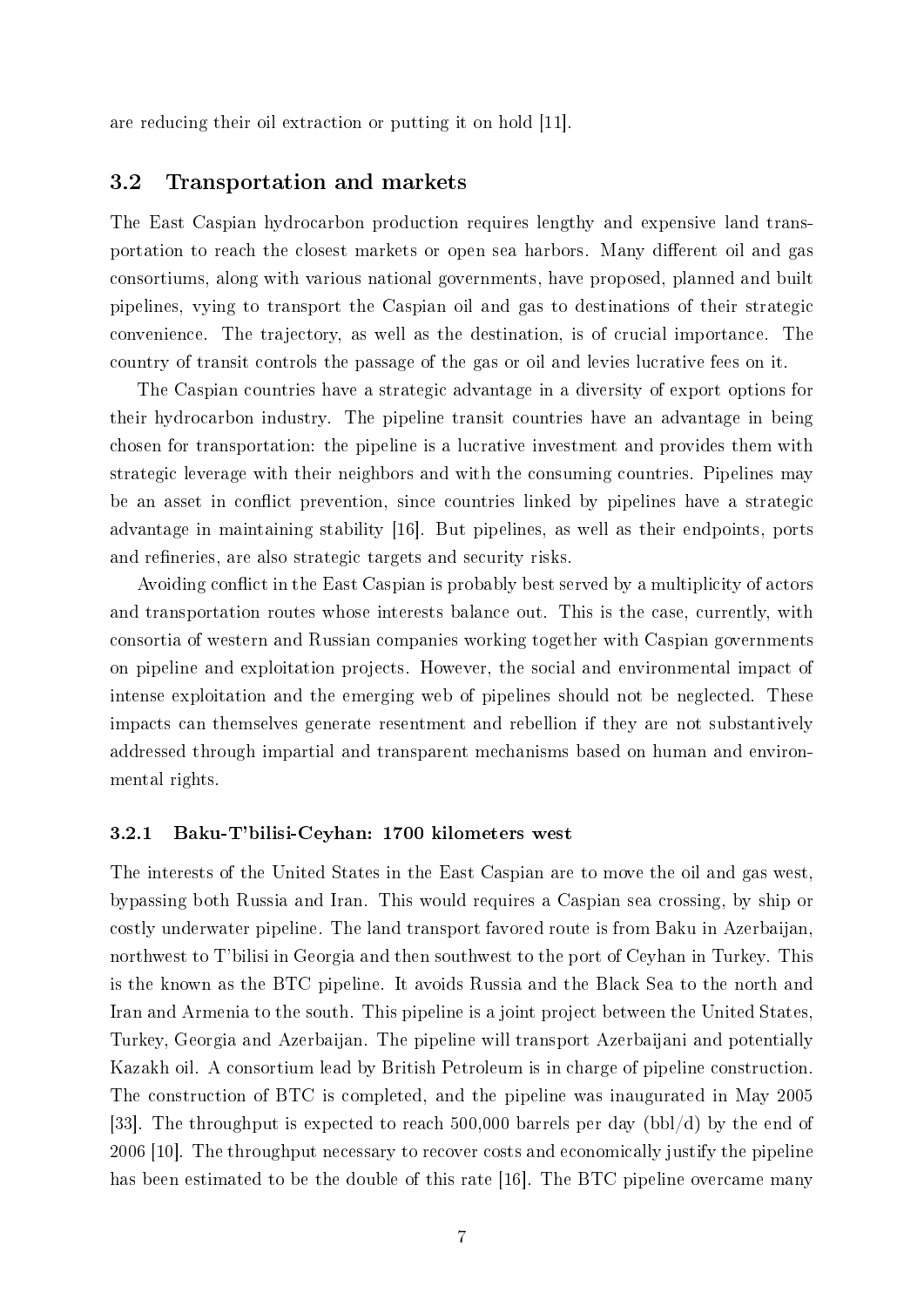political, economic and engineering difficulties, but it also faces challenges due to human rights, archeological preservation and environmental concerns [5, 4, 14].

A variant of the BTC pipeline is the Baku-T'bilisi-Supsa pipeline, to the Georgian port of Supsa on the Black Sea. This segment exists was developped by BP and is in use. Both BTC and Baku-Supsa are competitors of the existing Baku-Novorossiysk pipeline (Novorossiysk is Russian port on the Black Sea). The Baku-Novorossiysk line traverses Chechnya and has been interrupted since the Russian-Chechen conflict started in 1999, with a rail detour of the warzone. This is a clear example that in the case of civil war, a pipeline may become a liability and a target, rather than a rallying point for stability as a common interest.

The Azerbaijan International Operating Company (AIOC, a BP-led consortium) has made it clear that it wishes to cease using the Baku-Novorossiysk line, to avoid Russian tariffs and mixing with other grades of Russian oil [33].

## 3.2.2 Caspian Pipeline Consortium: northwest through Russia, to the Black Sea

The 1,600 kilometer Caspian Pipeline Consortium (CPC) connects the north-east Caspian sector, the oil rich Kazakh and Russian fields, from Tengiz and Atyrau in Kazakhstan to the Russian port of Novorossiysk on the Black Sea. It was officially inaugurated in November 2001. This route permits Kazakh oil to reach lucrative western markets through the Black Sea and the Bosphorus Straights to the Medditerrean. However, the ensuing load on the Bosphorus straights traffic carries significant environmental risks for Turkey. Turkey advocates pipeline land alternatives to the Bosphorus straight passage.

### 3.2.3 Russia's giant Gazprom

Russia's Gazprom, the largest natural gas company in the world, has been seeking control of the western gas markets and pipelines, including its immediate neighbors Georgia and Ukraine [28]. Both of these former Soviet Union republics have been resisting Gazprom's offers of buying their pipeline networks in exchange for cheaper gas prices. The doubling of gas prices to both Georgia and Ukraine in January 2006 is seen partly as a pressuring tactic. Gazprom's expensive Bluestream underwater gas line (operational since 2002), connecting Russia directly to Turkey without transiting through Ukraine, as well as the planned Baltic underwater line to Germany, would allow Russia to cut Ukraine, the Caucasus or the Baltic states off and still supply the Western European markets. The virulent standoffs of the winter of 2005-2006 between Russia's Gazprom and Ukraine and Georgia (including Georgia's recent accusations of Russian pipeline sabotage [9]) demonstrate the security implications of Caspian gas supply and distribution for the entire Eurasian region.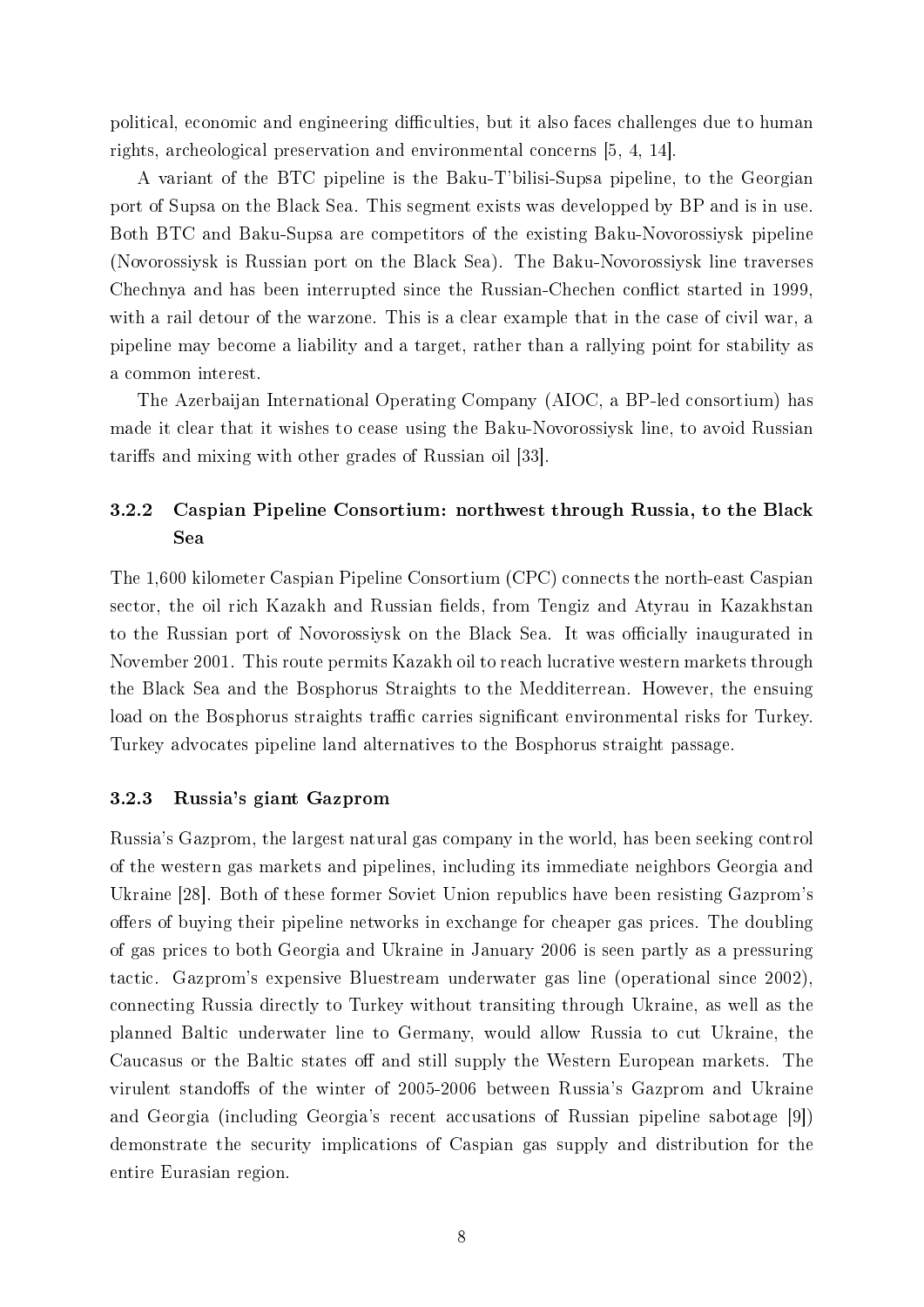Gazprom's ownership of pipelines looms large in the East Caspian. Gazprom owns the gas pipeline infrastructure of both Kazakhstan and Turkmenistan, and thus controls their gas exports and deals with other countries [35]. This issue is of special importance to Turkmenistan, since the bulk of its hydrocarbon exports is natural gas. Historically, Russia has imported cheap gas from the East Caspian, especially Turkmenistan, for domestic use, and exported its own gas production to lucrative western markets. Thus finding Gazprom export alternatives is in the interest of both Kazakhstan and Turkmenistan.

#### 3.2.4 South to Iran

Iran is the "natural" route for hydrocarbon transit from the Caspian basin. Transit through Iran would be the shortest trajectory to open sea, in this case the Persian Gulf. However, despite Iran's support of such a transit pipeline, the United States "Iran and Lybia Sanctions Act" prevents major foreign investment for such a project. The shorter Korpezhe-Kurt Kui pipeline linking Turkmenistan and Iran was completed in 1997, the first to break the Gazprom monopoly in the region  $[10]$ . This allows Turkmen-Iran gas swap deals, where Turkmenistan supplies Iran, and Iran in turn exports from its sourthern fields to the Persian Gulf.

Another pipeline circling the southern Caspian through Iran to western markets is under consideration.

#### 3.2.5 Southeast to Afghanistan and Pakistan

The two major routes for Turkmen gas, north to Russia and south to Iran, are both to major gas producing countries, natural competitors to Turkmenistan in the international market. Turkmenistan has promoted the idea of a pipeline from Turmenistan's Caspian shores, southeast through Afghanistan to markets in Pakistan and India [10]. The ongoing conflict in Afghanistan is an obstacle to this Trans-Afghan or Turkmenistan-Afghanistan-Pakistan (TAP) pipeline. The Asian Development Bank commissioned a feasibility study for such a pipeline in 2005.

#### 3.2.6 A large market, far away: China to the east

In late 2005, Kazakhstan's National Petroleum & Natural Gas Co. and China National Petroleum Corp reported the completion of the 950 kilometer pipeline linking Atasu in western Kazakhstan to Alashanku in eastern China. This segment is the second in a pipeline that will eventually reach from China to Atyrau, hub of the Caspian oil region of Kazakhstan. China's enormous market is a destination for both Russian and Central Asian hydrocarbons.

The Kazakhstan-China pipeline has considerable environmental implications, especially for the transborder Irgiz river [21]. Kazakhstan recently joined the UNECE Con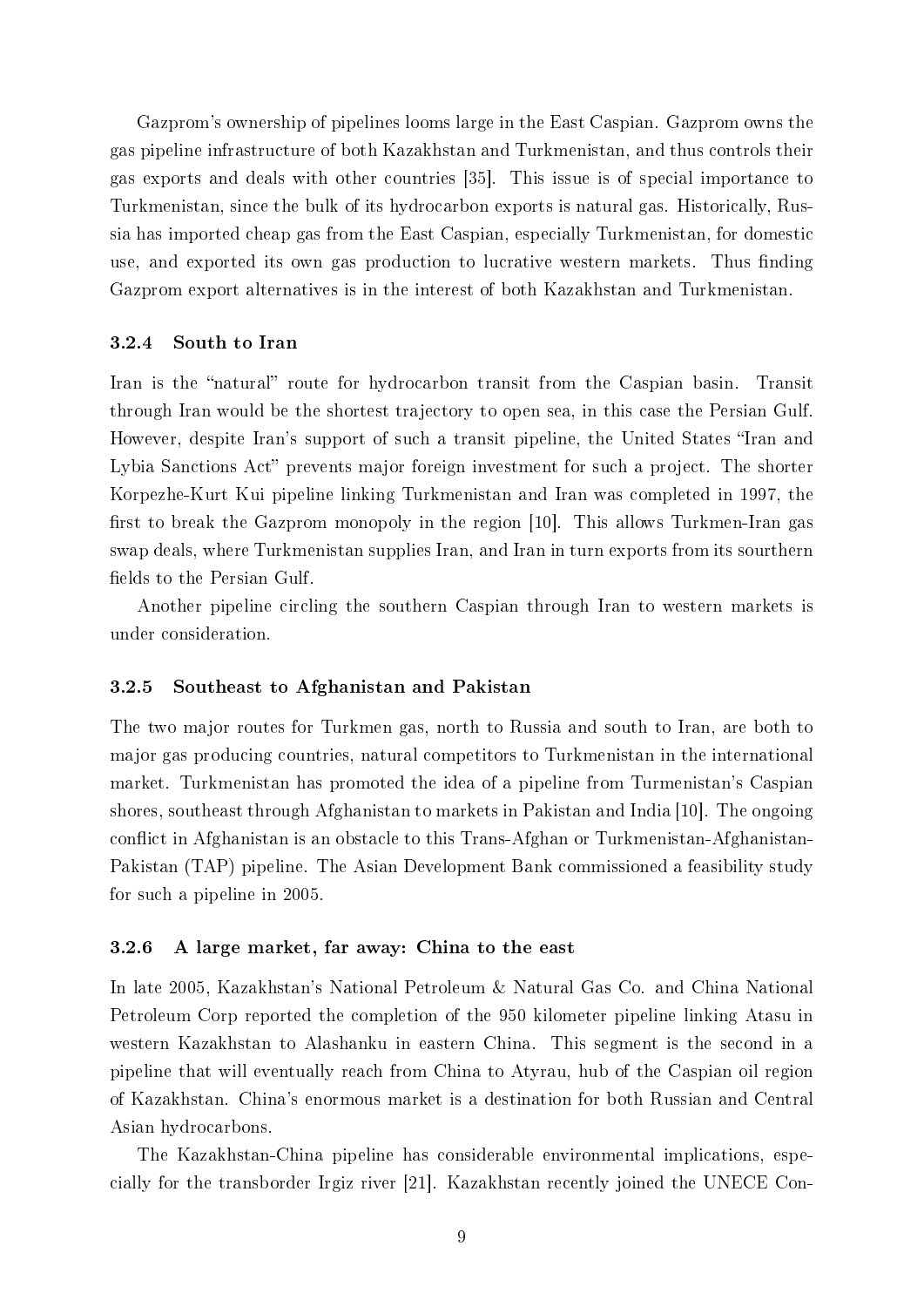vention on the Protection and Use of Transboundary Watercourses and International Lakes [8] as well as the the Ramsar convention on wetlands [7].

# 4 Fifteen years of transition in the East Caspian

At the breakup of the USSR in 1991, the Central Asian republics faced a difficult economic and political transition. Economically, they emerged with industries dependent on planned soviet dependence on Moscow. Politically, they needed to defend their national integrity, join international institutions and maintain domestic stability.

The economies of both Kazakhstan and Turkmenistan are for the most part dependent on export of natural ressources. In particular, Kazakhstan, beyond its immense hydrocarbon ressources, is also endowed with significant mineral deposits: gold, uranium, lead, aluminium, chrome, zinc and others. Both Kazakhstan and Turkmenistan are cotton exporters.

Politically, Kazakhstan and Turkmenistan have diverged considerably. Both are characterized by "strong presidencies", but their internal and external politics could otherwise not be more different.

### 4.1 Kazakhstan

Kazakhstan is the largest country of the former Soviet Union after Russia. Directly south of Russia's long border, Kazakhstan's population has a large Russian minority besides the Kazakh majority. Kazakhstan's Kazakh population is divided among three major "hordes": the Great, Middle and Lesser hordes, corresponding to southeastern, center north, and western regions. In 2000, the capital was displaced from western hub Almaty to the small center-north steppe town of Astana, in order to bring the political power closer to the Russian minority regions.

The soviet-era first secretary of the Kazakh communist party, Nursultan Nazarbayev, a member of the Great Horde, is the uncontested president. His nepotism and control of politically and economically important sectors (such as the media) are notorious. Crucial administrative positions are held by direct family members.

His policies have been to maintain cooperation with Russia, with an eye on fostering internal stability vis-a-vis the large Russian minority. This minority has moreover dwindled signicantly since independence through emigration to Russia, leaving a clear Kazakh majority (58% Kazakh, 27% Russian, 15% other minorities: Ukrainian, German, Uzbek, Uygur). Kazakh sovereignty has included such moves as taking control of the soviet-era military bases [32].

Internationally, Kazakhstan has chosen not to align itself with one or the other of the great geopolitical powers (Russia, China, United States), but instead to participate in all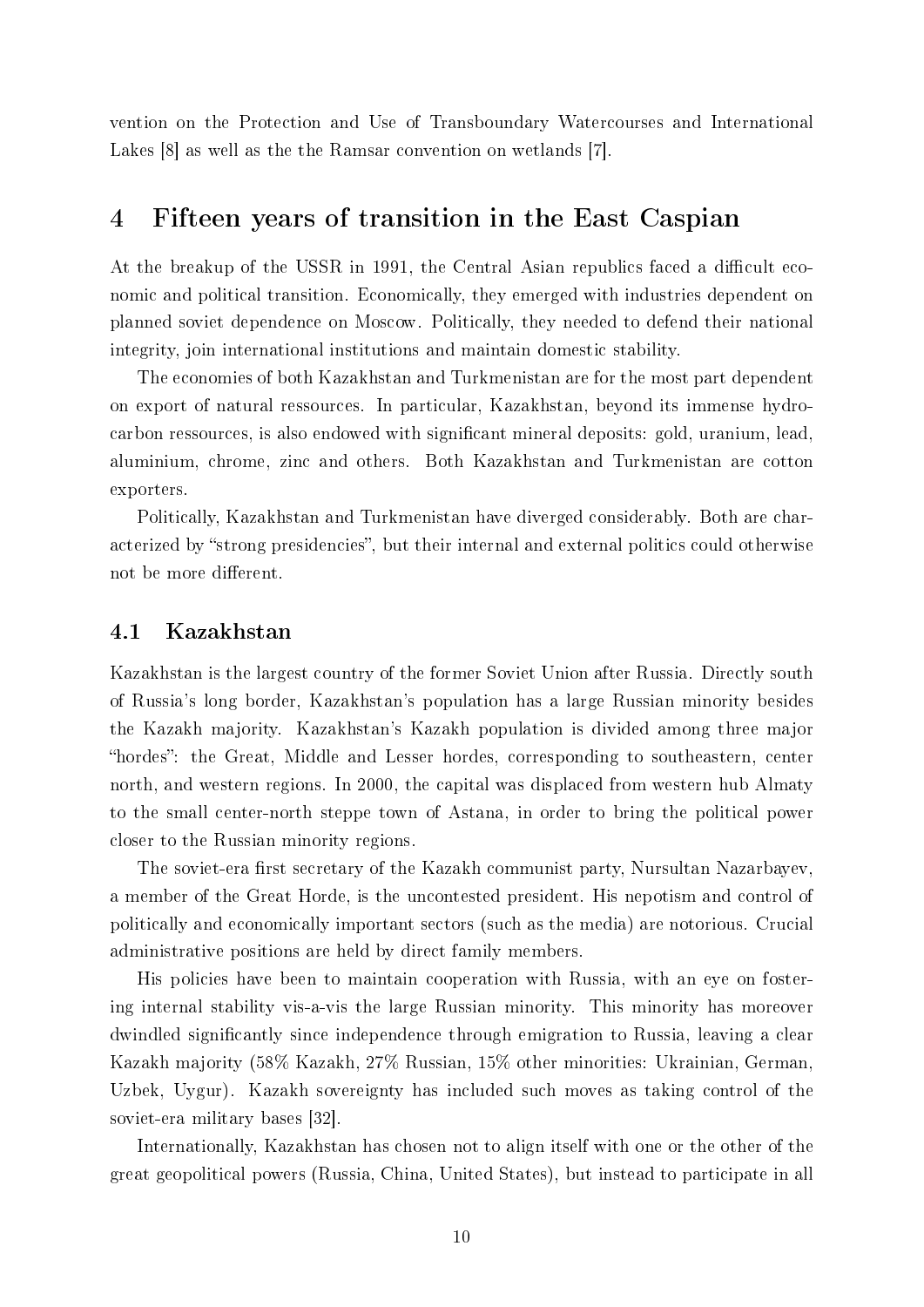strategic alliances[24]. This position allows Kazakhstan to maintain relations with all its partners, allowing none a dominant role. This position to that of neighboring Uzbekistan (at least until recently), but differs markedly from that of Turkmenistan. Kazakhstan is a member state of a dizzying myriad of international organisations:

- United Nations since 1992;
- Organization for Security and Co-operation in Europe (OSCE) since 1992;
- Commonwealth of Independent States (CIS, ex-USSR) since its foundation in 1991;
- Economic Cooperation Organisation (founded by Iran, Pakistan and Turkey) since 1992;
- Organization of the Islamic Conference since 1995;
- NATO's Euro-Atlantic Partnership Council (EACP) Partnership for Peace (PfP) (Western Europe, the United States and Canada) since 1994;
- Shanghai Cooperation Organization (with China and Russia) since its "Shanghai Five" founding in 1996;
- Conference on Interaction and Conference-Building Measures in Asia (CICA) (initiative of Nazarbayev since 1992);
- Central Asia Cooperation Organisation (CACO) since 1991;
- Eurasian Economic Community (EEC) since its founding in 2001.

The last two organisations, the CACO and EEC have practically overlapping membership (Kazakhstan, Kyrgyzstan, Tajikistan, Uzbekistan and Russia, with Belarus belonging only to the EEC)and purposes, and a merger of the two organisations was agreed in October 2005 [12]. The Single Economic Space treaty process also involves some CACO and EEC countries.

Most of these organisations represent specific geopolitic interests: Russia, China, Europe and/or United States, Iran and Turkey. Kazakhstan, along with other Central Asian countries, makes use of the courtship of these big players to gain advantages and evade pressure.

In particular, China is emerging as a major economic partner of Kazakhstan, a potential counterpoint point to Russian or Western influences. China's lasting interest is Kazakhstan is evident in its commitment to the completion of the pipeline connecting the two countries.

In terms of international financial institutions, Kazakhstan has active International Monetary Fund, World Bank and Asian Development Bank membership, and is acceding to WTO membership.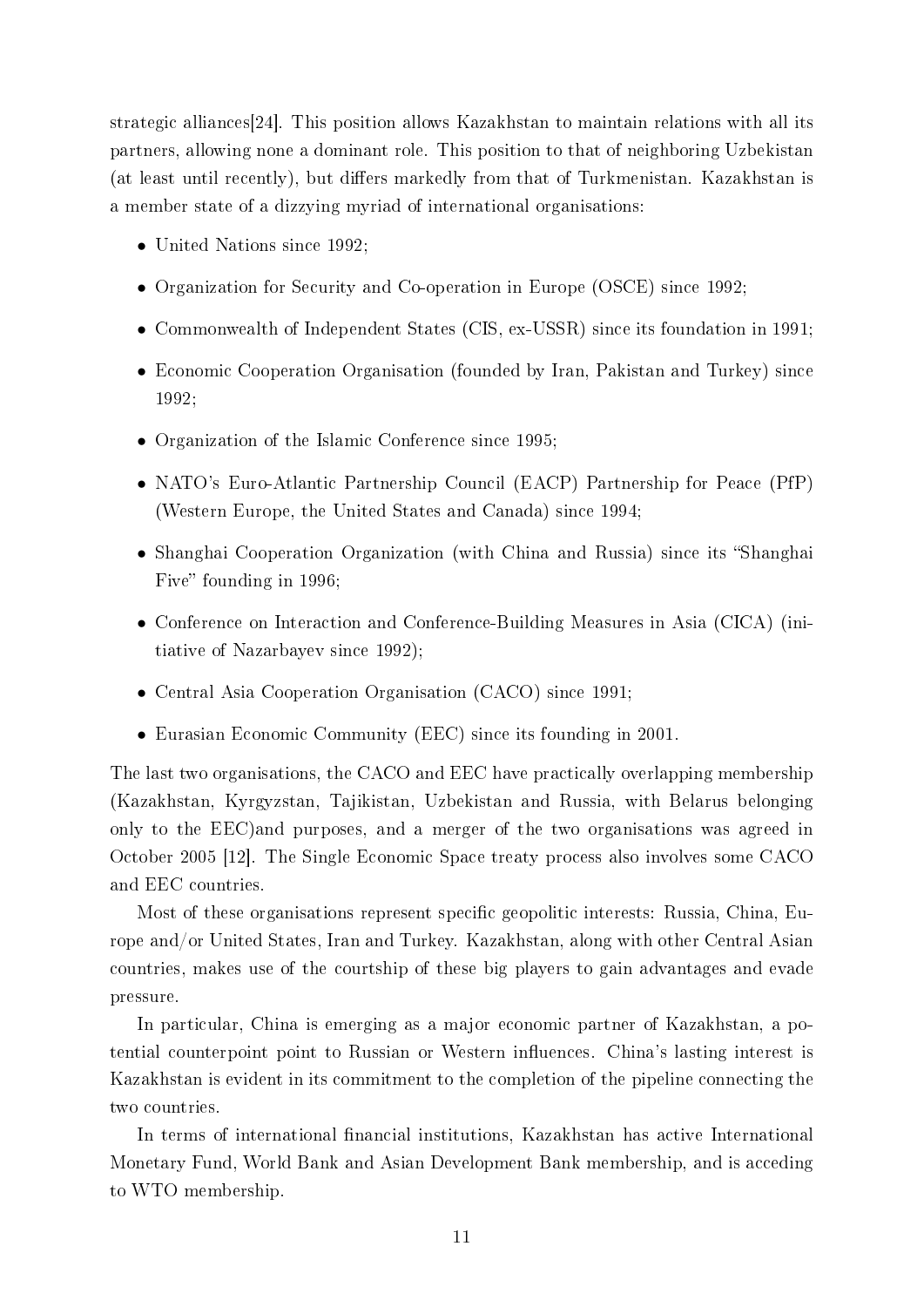President Nazarbayev's economic policies have made Kazakhstan one of the more open coutries of Central Asia. The energy sector is largely privatized, along with agriculture and natural ressource exploitation. The government (and Nazarbayev's clan) are partners of lucrative international economic ventures. The oil and gas sector accounted for more than 16% of the GDP and 63% of exports 2004, according to the World Bank [22].

Such a reliance on oil makes Kazakhstan a potential victim of "dutch disease" [17]. As the Kazakh oil exports increase, the Kazakh currency Tenge becomes stronger, making other export sectors of the economy less competitive. Thus the very strength of the oil export sector would tend to weaken the other export sectors, rendering the whole economy undiversified and vulnerable to oil price changes. President Nazarbayev has been presenting the hydrocarbon fuel riches as the way to higher living standards for of Kazakhstan. Such a premise puts Kazakhstan risk of revolution, according to Marc Katz (2006) [23]. Under this scenario, if the relatively (by Central Asian standards) prosperous Kazakh population found its living standards abruptly reduced through oil price instability, the thwarted expectations of the population might cause enough resentment to overthrow the regime.

Another risk of reliance on oil revenues lies in undermining state structure, fostering corruption and private accumulation rather than distribution through effective state institutions and public infrastructure. Oil revenues in fact allow governments to avoid relying on taxation, one of the main institutions of a stable state. The government role becomes managing oil revenues rather than responding to the demands of the population.

Political regimes strong presidencies evolution

economic situation regional inequalities minorities dependence on Russian infrastructure, USSR industrial whole privatising Kohlkose drug trade

Security different regional pacts emergence and implications of CASFOR

# References

- [1] United nations convention on the law of the sea, December 10 1982.
- [2] Bp statistical review of world energy. Technical report, British Petroleum, June 2001.
- [3] Caspian surpassing north sea, may rival persian gulf by 2020. Regional spotlight, Oil and Gas Interntational www.oilandgasinternational.com, 11 December 2002.
- [4] Human rights on the line the baku-tbilisi-ceyhan pipeline project. Technical report, Amnesty International, 2003.
- [5] Review of the environmental impact assessment for the baku-tbilisi-ceyhan oil pipeline (turkey section). Technical report, A coalition of NGOs including the Baku Ceyhan Campaign, October 2003.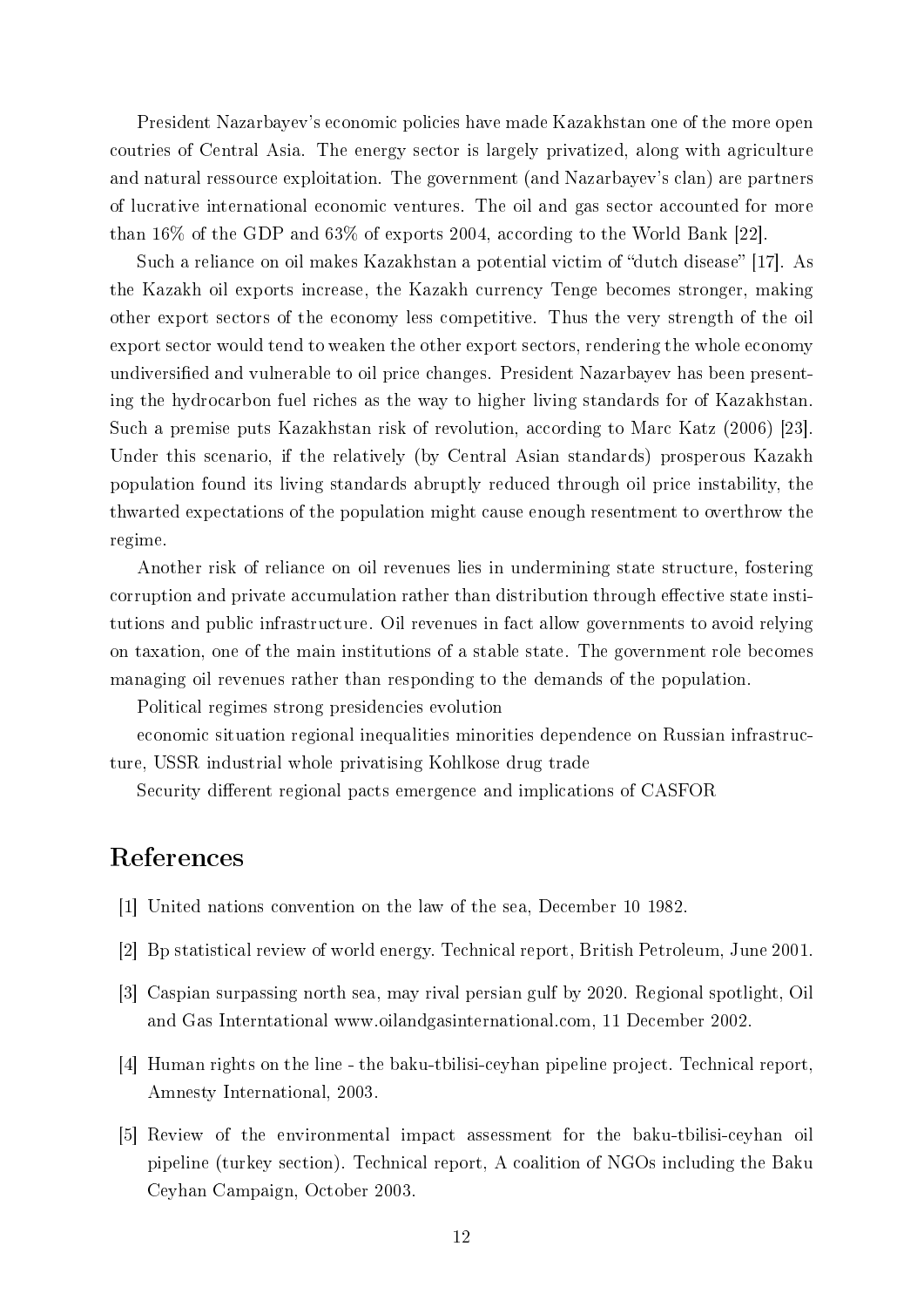- [6] Bp statistical review of world energy. Technical report, British Petroleum, June 2005.
- [7] Kazakhstan joined the ramsar convention on wetlands. Gazeta.kz, 14 December 2005.
- [8] Environmental conditions of kazakhstan transboundary issues of water supply. Technical report, Ministry of Environment Protection of Kazakhstan, 2006.
- [9] Russia blamed for 'gas sabotage'. BBC News, 22 January 2006.
- [10] United States Energy Information Administration. Caspian sea country analysis brief, September 2005.
- [11] United States Energy Information Administration. Kazakhstan country analysis brief, July 2005.
- [12] Sergei Blagov. Caco-eec merge to eliminate overlapping goals. Eurasia Daily Monitor, 2(188), 11 October 2005.
- [13] Pierre Chuvin and Pierre Gentelle. Asie centrale L'indépendance, le pétrole et l'islam. Le Monde poche, 1998.
- [14] Ethical Corporation. Bp faces court challenge in georgia over btc pipeline. Alexander's Gas & Oil Connections, 3 July 2003.
- [15] Mohammad-Reza Djalili and Thierry Kellner. Géopolitique de la nouvelle asie centrale. Presses Universitaires de France, Paris, 2001.
- [16] Robert Ebel and Rajan Menon. Introduction: Energy, conflict and development in the caspian sea region. In Robert Ebel and Rajan Menon, editors, Energy and  $Conflict.$  Rowman & Littlefield Publishers, Inc, Lanham, Maryland, USA, 2000.
- [17] Christine Ebrahim-zadeh. Back to basics dutch disease: Too much wealth managed unwisely. Finance  $\mathcal C$  Development - A quarterly magazine of the IMF, 40(1), March 2003.
- [18] International Institute for Strategic Studies. Caspian oil: Not the great game revisited. Strategic Survey, 1997/98.
- [19] Wikipedia The free encyclopedia. Caspian sea, January 2006.
- [20] Liz Fuller. Analysis: Still no decision on caspian sea.  $RadioFreeEurope / RadioLib$ erty, 2 February 2005.
- [21] Lola Gulomova. The prospects and perils of the kazakhstan-china pipeline route. Caspian Brief - Cornell Caspian Consulting, (19), August 2001.